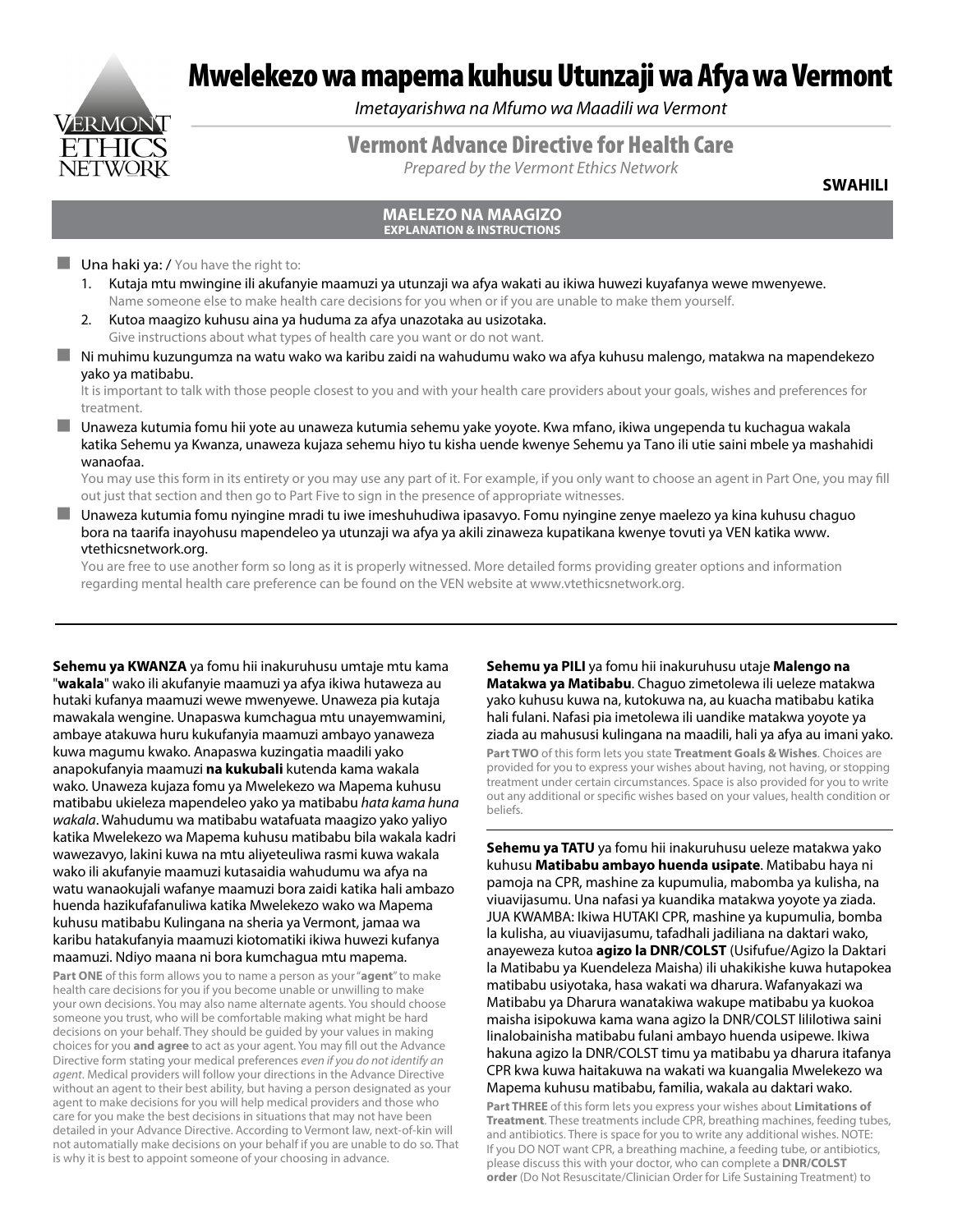#### Maelezo na Maagizo ya Mwelekezo wa Mapema kuhusu matibabu wa Vermont

Vermont Advance Directive Explanation and Instructions

ensure that you do not receive treatments you do not want, especially in an emergency. Emergency Medical Personnel are required to provide you with life-saving treatment unless they have a signed DNR/COLST order specifying some limitation of treatment. If there is no DNR/COLST order the emergency medical team will perform CPR as they will not have time to consult an Advance Directive, your family, agent, or physician.

#### **Sehemu ya NNE** ya fomu hii inakuruhusu ueleze matakwa yako kuhusu **kutolewa viungo/tishu na mapendeleo ya mazishi, kuzikwa na kutupwa** kwa mabaki yako.

**Part FOUR** of this form allows you to express your wishes related to **organ/ tissue donation & preferences for funeral, burial and disposition** of your remains.

**Sehemu ya TANO** ni ya saini. Lazima utie saini na uandike tarehe kwenye fomu mbele ya mashahidi wawili ambao ni watu wazima. Watu wafuatao hawawezi kuwa mashahidi: wakala wako na mawakala wengine; mke/mume wako au mpenzi wako; wazazi; ndugu; watoto au wajukuu.

Unapaswa kumpa wakala wako, na wakala(mawakala) wengine, daktari wako, familia yako na kituo chochote cha huduma ya afya unapoishi au ambako huenda ukapata huduma nakala za fomu iliyojazwa. Tafadhali kumbuka mtu aliye na nakala ya Mwelekezo wako wa Mapema kuhusu matibabu ili isasishwe mapendeleo yako yakibadilika.

Pia unahimizwa utume nakala ya Mwelekezo wako wa Mapema kuhusu matibabu kwa Usajili wa Mwelekezo wa Mapema kuhusu matibabu wa Vermont pamoja na Fomu ya Makubaliano ya Usajili inayopatikana mwishoni mwa hati hii.

Una haki ya kubatilisha sehemu zote au fulani za Mwelekezo huu wa Mapema kuhusu matibabu kwa ajili ya matibabu au kubadilisha fomu hii wakati wowote. Usipoibatilisha, nakala zote za zamani zinapaswa kuharibiwa. Ukifanya mabadiliko na umetuma nakala ya hati yako asili kwa Usajili wa Mwelekezo wa Mapema kuhusu matibabu wa Vermont, hakikisha umewatumia nakala mpya au fomu ya taarifa ya mabadiliko yenye maelezo yanayohitajika ili kusasisha Mwelekezo wako wa Mapema kuhusu matibabu.

**Part FIVE** is for signatures. You must sign and date the form in the presence of two adult witnesses. The following persons may not be witnesses: your agent and alternate agents; your spouse or partner; parents; siblings; children or grandchildren.

You should give copies of the completed form to your agent and alternate agent(s), to your physician, your family and to any health care facility where you reside or at which you are likely to receive care. Please note who has a copy of your Advance Directive so it may be updated if your preferences change.

You are also encouraged to send a copy of your Advance Directive to the Vermont Advance Directive Registry with the Registration Agreement Form found at the end of this document.

You have the right to revoke all or part of this Advance Directive for Health Care or replace this form at any time. If you do revoke it, all old copies should be destroyed. If you make changes and have sent a copy of your original document to the Vermont Advance Directive Registry, be sure to send them a new copy or a notification of change form with information needed to update your Advance Directive there.



# **A Comprehensive Guide to Medical Decision-Making**

Includes advance directive form to appoint a heath care agent and document treatment preferences



A publication by the Vermont Ethics Network

Unaweza kutaka kusoma kijitabu cha *Taking Steps (Kuchukua Hatua)* ili ufikirie na ujadili chaguzi na hali tofauti na wakala(mawakala) wako au wapendwa wako.

You may wish to read the booklet *Taking Steps* to help you think about and discuss different choices and situations with your agent(s) or loved ones.

#### Nakala za *Taking Steps* zinaweza kununuliwa katika:

Copies of *Taking Steps* can be purchased from:

#### **Vermont Ethics Network**

#### **61 Elm Street Montpelier, VT 05602.**

| <b>Simu</b> (Tel)  | (802) 828-2909 |
|--------------------|----------------|
| <b>Faksi</b> (Fax) | (802) 828-2646 |

#### **www.vtethicsnetwork.org**

Kwa taarifa kuhusu Usajili wa Mwelekezo wa Mapema kuhusu matibabu wa Vermont tembelea:

For information about the Vermont Advance Directive Registry visit:

#### **Tovuti ya VEN: www.vtethicsnetwork.org VEN website**

au / or

**Tovuti ya Usajili katika Idara ya Afya ya Vermont: www.healthvermont.gov/vadr Registry website at the Vermont Department of Health: www.healthvermont.gov/vadr**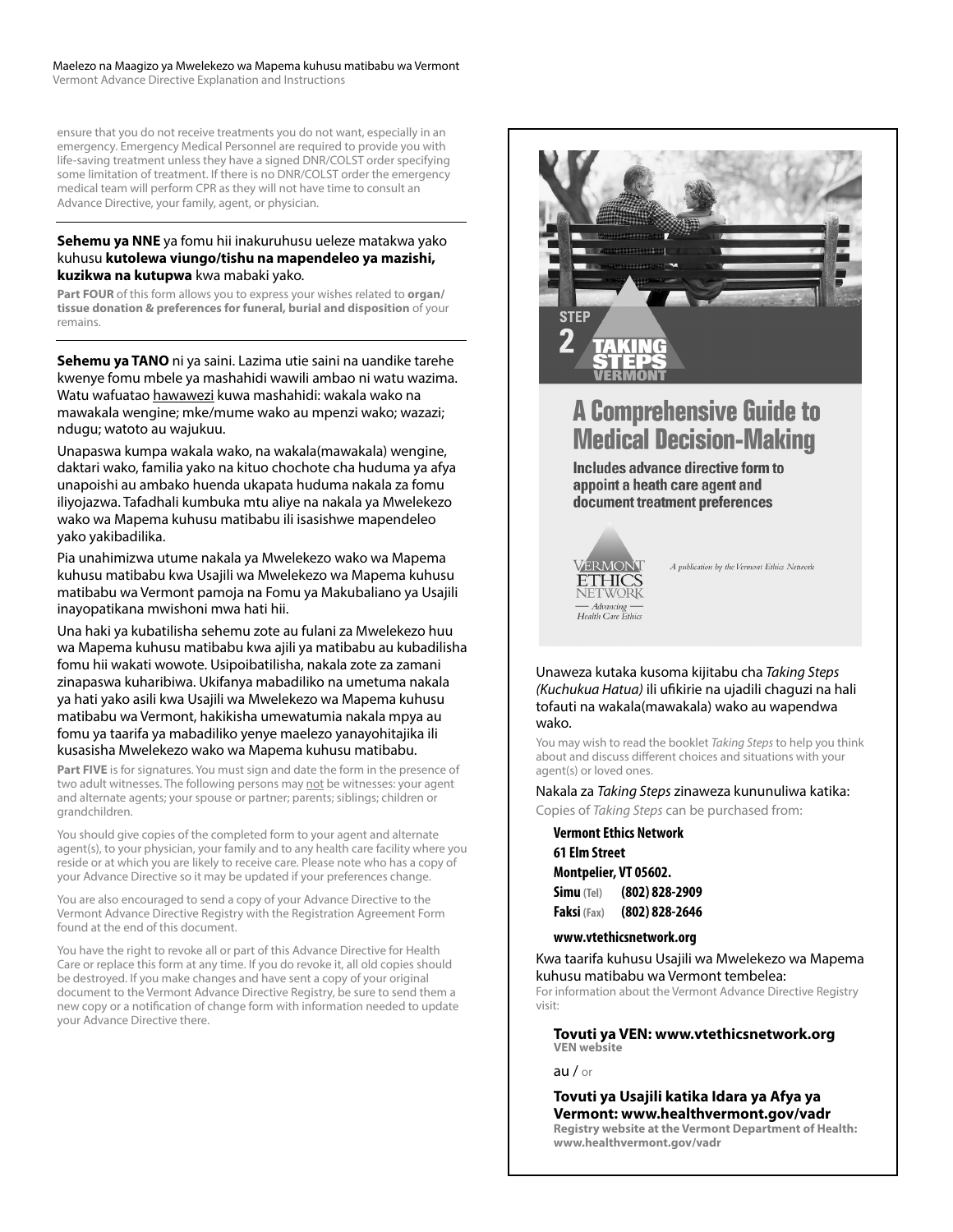

# Mwelekezo wa mapema kuhusu Utunzaji wa Afya wa Vermont

| <b>Vermont Advance Directive for Health Care</b> |  |
|--------------------------------------------------|--|
|--------------------------------------------------|--|

| YOUR NAME<br><b>DATE OF BIRTH</b><br>DATE<br>ANWANI<br>ADDRESS<br><b>JIMBO</b><br><b>POSTA</b><br>JIJI<br><b>STATE</b><br><b>CITY</b><br>ZIP<br>SEHEMU YA KWANZA: WAKALA WAKO WA HUDUMA YA UTUNZAJI<br>PART ONE: YOUR HEALTH CARE AGENT<br>Wakala wako wa huduma ya utunzaji anaweza kufanya maamuzi ya utunzaji wa afya kwa niaba yako ikiwa huwezi au hutaki kufanya maamuzi wewe<br>mwenyewe. Unapaswa kumchagua mtu unayemwamini, anayeelewa matakwa yako na anayekubali kutenda kama wakala wako. Daktari wako HAWEZI<br>kuwa wakala wako isipokuwa kama ni jamaa. Wakala wako HAWEZI kuwa mmiliki, mwendesha shughuli, mfanyakazi au mkandarasi wa kituo cha huduma<br>ya utunzaji, kituo cha huduma za afya au kituo cha kurekebisha tabia unapoishi wakati wa kukamilisha mwelekezo wako wa mapema kuhusu matibabu.<br>Your health care agent can make health care decisions for you when you are unable or unwilling to make decisions for yourself. You should pick someone that you trust, who understands your wishes and agrees to<br>act as your agent. Your health care provider may NOT be your agent unless they are a relative. Your agent may NOT be the owner, operator, employee or contractor of a residential care facility, health care facility or<br>correctional facility where you reside at the time your advance directive is completed.<br>Ninamteua mtu huyu awe WAKALA wangu wa huduma ya afya:<br>I appoint this person to be my health care AGENT:<br><b>BARUA PEPE</b><br>JINA LA WAKALA<br>EMAIL<br><b>AGENT NAME</b><br>ANWANI<br>ADDRESS<br><b>SIMU YA MKONONI</b><br>SIMU YA KAZINI<br>SIMU YA NYUMBANI<br><b>WORK PHONE</b><br>CELL PHONE<br><b>HOME PHONE</b><br>(Ukiwateua WAKALA WASHIRIKA, waandike kwenye karatasi tofauti)<br>(If you appoint CO-AGENTS, list them on a separate sheet of paper)<br>Ikiwa wakala huyu hapatikani, hataki au hawezi kutenda kama wakala wangu, ninamteua mtu huyu awe WAKALA wangu MWINGINE:<br>If this agent is unavailable, unwilling or unable to act as my agent, I appoint this person as my ALTERNATE AGENT:<br><b>BARUA PEPE</b><br><b>WAKALA MWINGINE</b><br>EMAIL<br>ALTERNATE AGENT NAME<br>ANWANI<br>ADDRESS<br>SIMU YA MKONONI<br>SIMU YA NYUMBANI<br>SIMU YA KAZINI<br><b>WORK PHONE</b><br><b>CELL PHONE</b><br><b>HOME PHONE</b><br>Watu wengine wanaoweza kutoa maoni kuhusu maamuzi ya matibabu kwa niaba yangu ni pamoja na:<br>Others who may be consulted about medical decisions on my behalf include:<br>Mtoa huduma wa msingi (Daktari, Msaidizi wa Daktari au Muuguzi):<br>Primary care provider (Physician, PA or Nurse Practitioner): | JINA LAKO |  | TAREHE YA KUZALIWA | <b>TAREHE</b> |  |  |
|-----------------------------------------------------------------------------------------------------------------------------------------------------------------------------------------------------------------------------------------------------------------------------------------------------------------------------------------------------------------------------------------------------------------------------------------------------------------------------------------------------------------------------------------------------------------------------------------------------------------------------------------------------------------------------------------------------------------------------------------------------------------------------------------------------------------------------------------------------------------------------------------------------------------------------------------------------------------------------------------------------------------------------------------------------------------------------------------------------------------------------------------------------------------------------------------------------------------------------------------------------------------------------------------------------------------------------------------------------------------------------------------------------------------------------------------------------------------------------------------------------------------------------------------------------------------------------------------------------------------------------------------------------------------------------------------------------------------------------------------------------------------------------------------------------------------------------------------------------------------------------------------------------------------------------------------------------------------------------------------------------------------------------------------------------------------------------------------------------------------------------------------------------------------------------------------------------------------------------------------------------------------------------------------------------------------------------------------------------------------------------------------------------------------------------------------------------------------------------------------------------------------------------------------------------------------------------------------------------------------------------------------------|-----------|--|--------------------|---------------|--|--|
|                                                                                                                                                                                                                                                                                                                                                                                                                                                                                                                                                                                                                                                                                                                                                                                                                                                                                                                                                                                                                                                                                                                                                                                                                                                                                                                                                                                                                                                                                                                                                                                                                                                                                                                                                                                                                                                                                                                                                                                                                                                                                                                                                                                                                                                                                                                                                                                                                                                                                                                                                                                                                                               |           |  |                    |               |  |  |
|                                                                                                                                                                                                                                                                                                                                                                                                                                                                                                                                                                                                                                                                                                                                                                                                                                                                                                                                                                                                                                                                                                                                                                                                                                                                                                                                                                                                                                                                                                                                                                                                                                                                                                                                                                                                                                                                                                                                                                                                                                                                                                                                                                                                                                                                                                                                                                                                                                                                                                                                                                                                                                               |           |  |                    |               |  |  |
|                                                                                                                                                                                                                                                                                                                                                                                                                                                                                                                                                                                                                                                                                                                                                                                                                                                                                                                                                                                                                                                                                                                                                                                                                                                                                                                                                                                                                                                                                                                                                                                                                                                                                                                                                                                                                                                                                                                                                                                                                                                                                                                                                                                                                                                                                                                                                                                                                                                                                                                                                                                                                                               |           |  |                    |               |  |  |
|                                                                                                                                                                                                                                                                                                                                                                                                                                                                                                                                                                                                                                                                                                                                                                                                                                                                                                                                                                                                                                                                                                                                                                                                                                                                                                                                                                                                                                                                                                                                                                                                                                                                                                                                                                                                                                                                                                                                                                                                                                                                                                                                                                                                                                                                                                                                                                                                                                                                                                                                                                                                                                               |           |  |                    |               |  |  |
|                                                                                                                                                                                                                                                                                                                                                                                                                                                                                                                                                                                                                                                                                                                                                                                                                                                                                                                                                                                                                                                                                                                                                                                                                                                                                                                                                                                                                                                                                                                                                                                                                                                                                                                                                                                                                                                                                                                                                                                                                                                                                                                                                                                                                                                                                                                                                                                                                                                                                                                                                                                                                                               |           |  |                    |               |  |  |
|                                                                                                                                                                                                                                                                                                                                                                                                                                                                                                                                                                                                                                                                                                                                                                                                                                                                                                                                                                                                                                                                                                                                                                                                                                                                                                                                                                                                                                                                                                                                                                                                                                                                                                                                                                                                                                                                                                                                                                                                                                                                                                                                                                                                                                                                                                                                                                                                                                                                                                                                                                                                                                               |           |  |                    |               |  |  |
|                                                                                                                                                                                                                                                                                                                                                                                                                                                                                                                                                                                                                                                                                                                                                                                                                                                                                                                                                                                                                                                                                                                                                                                                                                                                                                                                                                                                                                                                                                                                                                                                                                                                                                                                                                                                                                                                                                                                                                                                                                                                                                                                                                                                                                                                                                                                                                                                                                                                                                                                                                                                                                               |           |  |                    |               |  |  |
|                                                                                                                                                                                                                                                                                                                                                                                                                                                                                                                                                                                                                                                                                                                                                                                                                                                                                                                                                                                                                                                                                                                                                                                                                                                                                                                                                                                                                                                                                                                                                                                                                                                                                                                                                                                                                                                                                                                                                                                                                                                                                                                                                                                                                                                                                                                                                                                                                                                                                                                                                                                                                                               |           |  |                    |               |  |  |
|                                                                                                                                                                                                                                                                                                                                                                                                                                                                                                                                                                                                                                                                                                                                                                                                                                                                                                                                                                                                                                                                                                                                                                                                                                                                                                                                                                                                                                                                                                                                                                                                                                                                                                                                                                                                                                                                                                                                                                                                                                                                                                                                                                                                                                                                                                                                                                                                                                                                                                                                                                                                                                               |           |  |                    |               |  |  |
|                                                                                                                                                                                                                                                                                                                                                                                                                                                                                                                                                                                                                                                                                                                                                                                                                                                                                                                                                                                                                                                                                                                                                                                                                                                                                                                                                                                                                                                                                                                                                                                                                                                                                                                                                                                                                                                                                                                                                                                                                                                                                                                                                                                                                                                                                                                                                                                                                                                                                                                                                                                                                                               |           |  |                    |               |  |  |
|                                                                                                                                                                                                                                                                                                                                                                                                                                                                                                                                                                                                                                                                                                                                                                                                                                                                                                                                                                                                                                                                                                                                                                                                                                                                                                                                                                                                                                                                                                                                                                                                                                                                                                                                                                                                                                                                                                                                                                                                                                                                                                                                                                                                                                                                                                                                                                                                                                                                                                                                                                                                                                               |           |  |                    |               |  |  |
|                                                                                                                                                                                                                                                                                                                                                                                                                                                                                                                                                                                                                                                                                                                                                                                                                                                                                                                                                                                                                                                                                                                                                                                                                                                                                                                                                                                                                                                                                                                                                                                                                                                                                                                                                                                                                                                                                                                                                                                                                                                                                                                                                                                                                                                                                                                                                                                                                                                                                                                                                                                                                                               |           |  |                    |               |  |  |
|                                                                                                                                                                                                                                                                                                                                                                                                                                                                                                                                                                                                                                                                                                                                                                                                                                                                                                                                                                                                                                                                                                                                                                                                                                                                                                                                                                                                                                                                                                                                                                                                                                                                                                                                                                                                                                                                                                                                                                                                                                                                                                                                                                                                                                                                                                                                                                                                                                                                                                                                                                                                                                               |           |  |                    |               |  |  |
|                                                                                                                                                                                                                                                                                                                                                                                                                                                                                                                                                                                                                                                                                                                                                                                                                                                                                                                                                                                                                                                                                                                                                                                                                                                                                                                                                                                                                                                                                                                                                                                                                                                                                                                                                                                                                                                                                                                                                                                                                                                                                                                                                                                                                                                                                                                                                                                                                                                                                                                                                                                                                                               |           |  |                    |               |  |  |
|                                                                                                                                                                                                                                                                                                                                                                                                                                                                                                                                                                                                                                                                                                                                                                                                                                                                                                                                                                                                                                                                                                                                                                                                                                                                                                                                                                                                                                                                                                                                                                                                                                                                                                                                                                                                                                                                                                                                                                                                                                                                                                                                                                                                                                                                                                                                                                                                                                                                                                                                                                                                                                               |           |  |                    |               |  |  |
| <b>JINA</b><br><b>SIMU</b>                                                                                                                                                                                                                                                                                                                                                                                                                                                                                                                                                                                                                                                                                                                                                                                                                                                                                                                                                                                                                                                                                                                                                                                                                                                                                                                                                                                                                                                                                                                                                                                                                                                                                                                                                                                                                                                                                                                                                                                                                                                                                                                                                                                                                                                                                                                                                                                                                                                                                                                                                                                                                    |           |  |                    |               |  |  |
| NAME<br>PHONE<br><b>ANWANI</b>                                                                                                                                                                                                                                                                                                                                                                                                                                                                                                                                                                                                                                                                                                                                                                                                                                                                                                                                                                                                                                                                                                                                                                                                                                                                                                                                                                                                                                                                                                                                                                                                                                                                                                                                                                                                                                                                                                                                                                                                                                                                                                                                                                                                                                                                                                                                                                                                                                                                                                                                                                                                                |           |  |                    |               |  |  |

| - |  |
|---|--|

NAME

**ANWANI** ADDRESS

**Watu WASIOPASWA kutoa maoni ni pamoja na:**

Those who should NOT be consulted include:

**SIMU** PHONE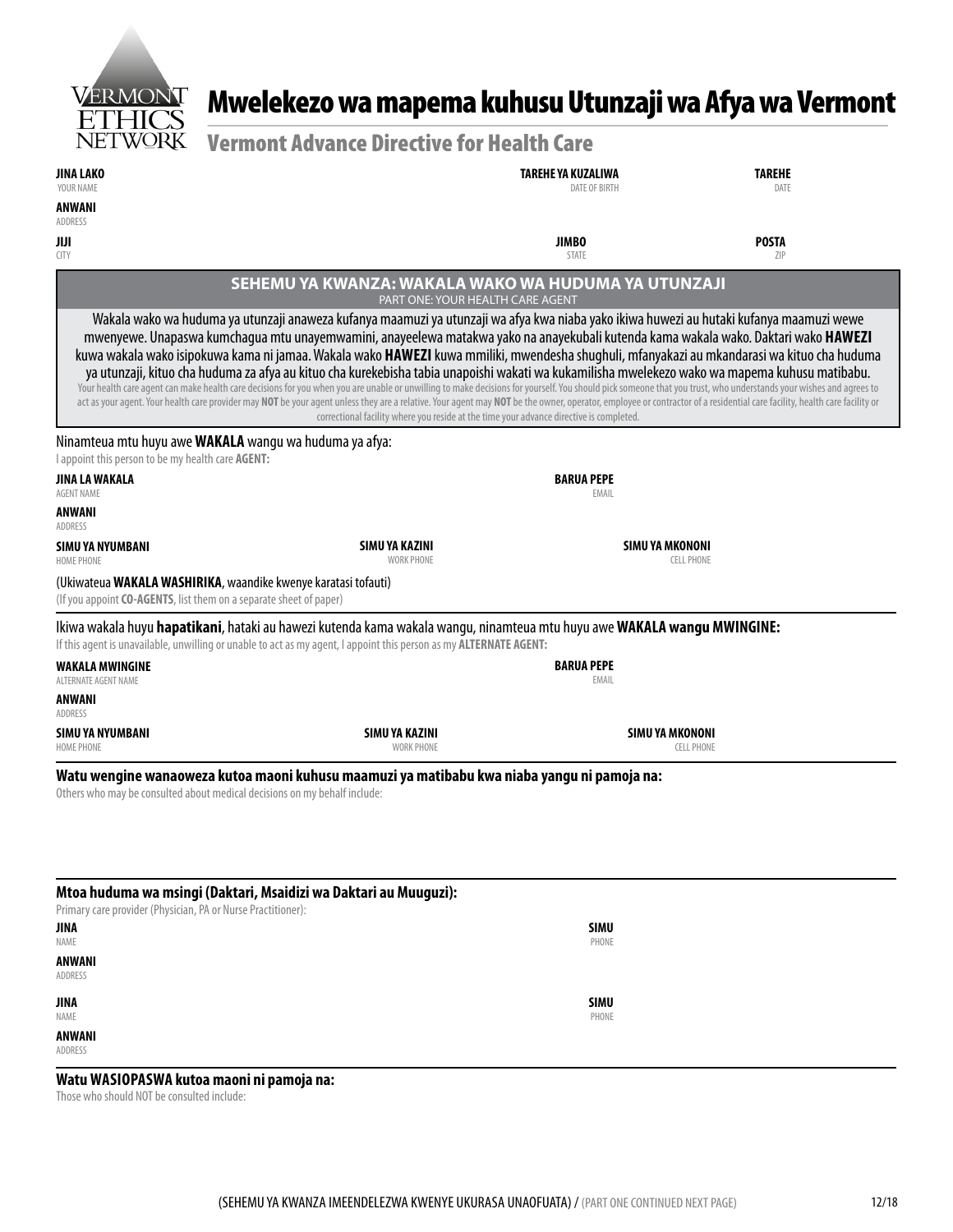| MWELEKEZO WA MAPEMA KUHUSU MATIBABU, UKURASA WA 2<br>JINA<br>NAME                                                                                                                                                                                                                                                                                                                                                                                                                    | TAREHE YA KUZALIWA<br>DOB                                                                                                                                                                                                                         | ADVANCE DIRECTIVE, PAGE 2<br><b>TAREHE</b><br>DATE                                             |
|--------------------------------------------------------------------------------------------------------------------------------------------------------------------------------------------------------------------------------------------------------------------------------------------------------------------------------------------------------------------------------------------------------------------------------------------------------------------------------------|---------------------------------------------------------------------------------------------------------------------------------------------------------------------------------------------------------------------------------------------------|------------------------------------------------------------------------------------------------|
| Ninataka Mwelekezo wangu wa Mapema kuhusu matibabu uanze: / I want my Advance Directive to start:<br>Wakati siwezi kufanya maamuzi mimi mwenyewe<br>When I cannot make my own decisions<br>Sasa<br>Now<br>Jambo hili likitokea:<br>When this happens:                                                                                                                                                                                                                                |                                                                                                                                                                                                                                                   |                                                                                                |
| SEHEMU YA PILI: MALENGO YA HUDUMA YA AFYA NA MATAKWA YA KIROHO                                                                                                                                                                                                                                                                                                                                                                                                                       | PART TWO: HEALTH CARE GOALS AND SPIRITUAL WISHES                                                                                                                                                                                                  |                                                                                                |
| Malengo yangu ya jumla ya afya ni pamoja na: / My overall health care goals include:<br>Ninataka kuendeleza maisha yangu<br>I want treatment to sustain my life only if I will:<br>kwa muda mrefu iwezekanavyo kwa<br>njia yoyote ya kimatibabu.<br>I want to have my life sustained as long as<br>possible by any medical means.<br>be able to care for myself.<br>nitaishi bila maumiyu makali.<br>live without incapacitating pain.<br>be conscious and aware of my surroundings. | Ninataka matibabu ya kuendeleza maisha yangu ikiwa tu:<br>nitaweza kuwasiliana na marafiki na familia.<br>be able to communicate with friends and family.<br>nitaweza kujitunza mimi mwenyewe.<br>nitakuwa na ufahamu na nitajua mazingira yangu. | Ninataka tu matibabu ya<br>kunifariji.<br>I only want treatment directed toward<br>my comfort. |

Additional Goals, Wishes, or Beliefs I wish to express include:

Watu wa kuwajulisha ikiwa nina ugonjwa unaotishia maisha:

People to notify if I have a life-threatening illness:

Ikiwa ninakufa ni muhimu kwangu kwamba niwe (tia alama kwenye moja): / If I am dying it is important for me to be (check choice):



**Matakwa yangu ya Utunzaji wa Kiroho ni pamoja na:** / My Spiritual Care Wishes include:

Dini/Imani Yangu: My Religion/Faith:

MAHALI PA IBADA PLACE OF WORSHIP

ANWANI ADDRESS



Vitu au muziki au vitabu vifuatavyo vitanifariji:

The following items or music or readings would be a comfort to me: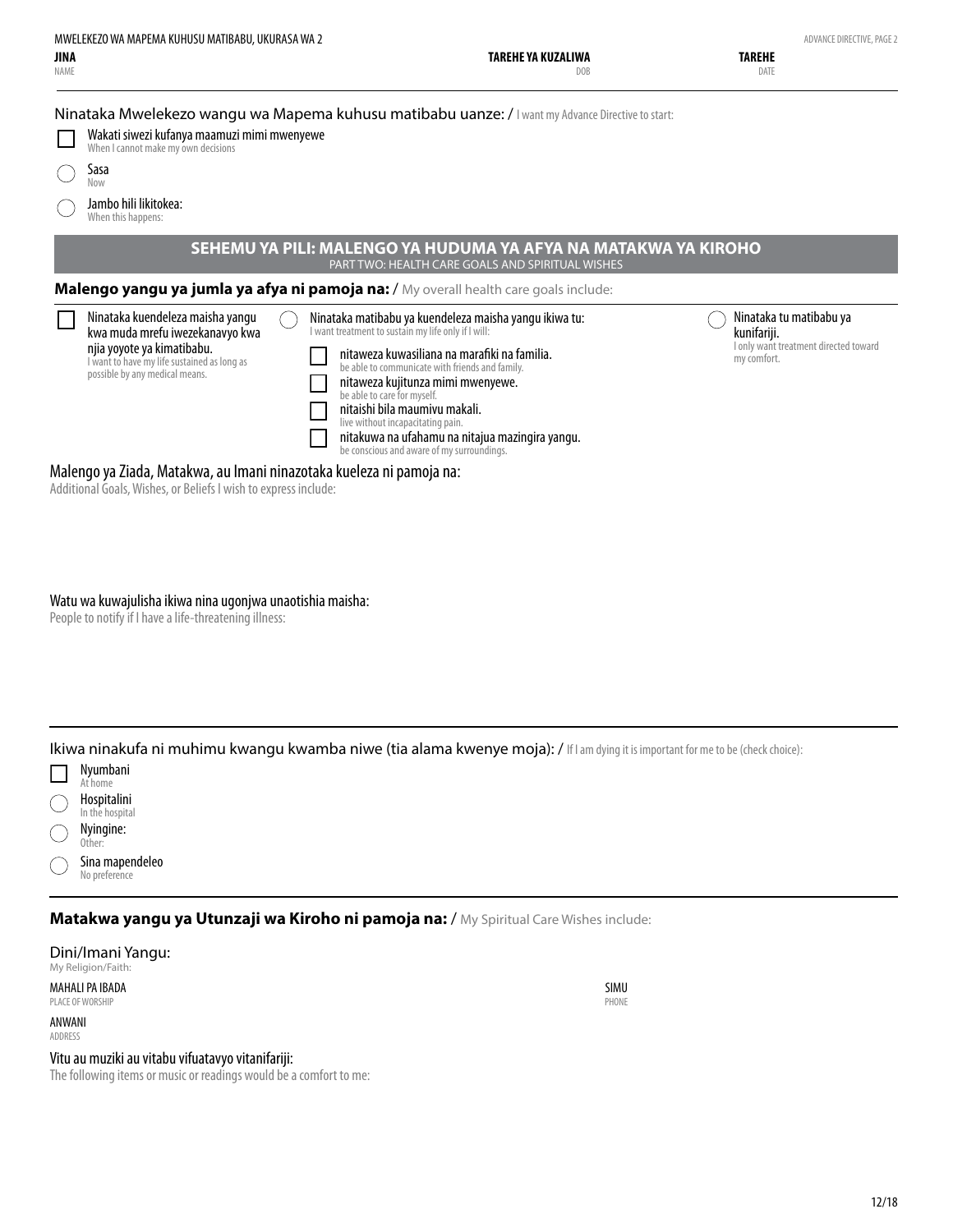**TAREHE**

| NAME | DOB                                                                                                                                                                                                                                                                                                                                                                                                                                                                                                                                                                                                                                                                                                 | DATE                                                                                                      |
|------|-----------------------------------------------------------------------------------------------------------------------------------------------------------------------------------------------------------------------------------------------------------------------------------------------------------------------------------------------------------------------------------------------------------------------------------------------------------------------------------------------------------------------------------------------------------------------------------------------------------------------------------------------------------------------------------------------------|-----------------------------------------------------------------------------------------------------------|
|      | SEHEMU YA TATU: MATIBABU AMBAYO HUENDA NISIPATE<br><b>PART THREE: LIMITATIONS OF TREATMENT</b>                                                                                                                                                                                                                                                                                                                                                                                                                                                                                                                                                                                                      |                                                                                                           |
|      | Unaweza kuamua aina ya matibabu unayotaka au ambayo hutaki ikiwa unaugua sana au unakufa. Bila kujali matibabu ambayo umesema huenda<br>usipate, una haki kuhakikishiwa kwamba maumivu na dalili zako (kichefuchefu, uchovu, kushindwa kupumua) zinadhibitiwa. Isipokuwa kama<br>umetaja matibabu ambayo huenda usipate, timu ya kimatibabu inahitajika na inatarajiwa kufanya kila kitu kinachowezekana kuokoa maisha yako.                                                                                                                                                                                                                                                                        |                                                                                                           |
|      | You can decide what kind of treatment you want or don't want if you become seriously ill or are dying. Regardless of the treatment limitations expressed, you have the right to have your pain<br>and symptoms (nausea, fatigue, shortness of breath) managed. Unless treatment limitations are stated, the medical team is required and expected to do everything possible to save your life.                                                                                                                                                                                                                                                                                                      |                                                                                                           |
|      | 1. Moyo wangu ukikoma kupiga (chagua moja):<br>If my heart stops (choose one):                                                                                                                                                                                                                                                                                                                                                                                                                                                                                                                                                                                                                      |                                                                                                           |
|      | NATAKA CPR ili moyo wangu ujaribu kupiga tena.<br>SITAKI CPR ili moyo wangu ujaribu kupiga tena.<br>I DO want CPR done to try to restart my heart.<br>I DON'T want CPR done to try to restart my heart.                                                                                                                                                                                                                                                                                                                                                                                                                                                                                             |                                                                                                           |
|      | CPR inamaanisha ufufuaji wa moyo (wa mapafu), ikiwa ni pamoja na ukandamizaji wa kifua, kutumia kichocheo cha umeme,<br>dawa za kusaidia au kurejesha utendaji wa moyo, na pumzi za kuokoa (kulazimisha hewa kwenye mapafu yako).<br>CPR means cardio (heart)-pulmonary (lung) resuscitation, including vigorous compressions of the chest, use of electrical stimulation, medications<br>to support or restore heart function, and rescue breaths (forcing air into your lungs).                                                                                                                                                                                                                   |                                                                                                           |
|      | 2. Ikiwa siwezi kupumua peke yangu (chaqua moja):<br>If I am unable to breathe on my own (choose one):                                                                                                                                                                                                                                                                                                                                                                                                                                                                                                                                                                                              |                                                                                                           |
|      | NATAKA mashine ya kupumulia bila kikomo cha<br>Ninataka mashine ya kupumulia kwa muda mfupi<br>ili kuona ikiwa nitaishi au nitapata nafuu.<br>wakati.<br>I DO want a breathing machine without any time limit.<br>I want to have a breathing machine for a short time to see if I<br>will survive or get better.                                                                                                                                                                                                                                                                                                                                                                                    | SITAKI mashine ya kupumulia kwa muda wowote.<br>I DO NOT want a breathing machine for ANY length of time. |
|      | "Mashine ya kupumulia" ni kifaa kinachoingiza hewa ndani na nje ya mapafu yako kama vile kipitisha hewa.<br>"Breathing machine" refers to a device that mechanically moves air into and out of your lungs such as a ventilator.                                                                                                                                                                                                                                                                                                                                                                                                                                                                     |                                                                                                           |
|      | 3. Ikiwa siwezi kumeza chakula au maji ya kutosha ili niwe hai (chagua moja):<br>If I am unable to swallow enough food or water to stay alive (choose one):                                                                                                                                                                                                                                                                                                                                                                                                                                                                                                                                         |                                                                                                           |
|      | Ninataka bomba la kulisha kwa muda mfupi ili<br>NATAKA bomba la kulisha bila kikomo cha wakati.<br>kuona ikiwa nitaishi au nipata nafuu.<br>I DO want a feeding tube without any time limits.<br>I want to have a feeding tube for a short time to see if I will<br>survive or get better.                                                                                                                                                                                                                                                                                                                                                                                                          | SITAKI bomba la kulisha kwa muda wowote.<br>I DO NOT want a feeding tube for any length of time.          |
|      | JUA KWAMBA: lwapo unatibiwa katika jimbo lingine huenda wakala wako asiwe na mamlaka ya kiotomatiki ya kuzuia au<br>kuondoa bomba la kulisha. Ikiwa ungependa wakala wako aamue kuhusu mabomba ya kulisha tafadhali tia alama kwenye<br>kisanduku kilicho hapa chini. / NOTE: If you are being treated in another state your agent may not automatically have the authority to<br>withhold or withdraw a feeding tube. If you wish to have your agent decide about feeding tubes please check the box below.                                                                                                                                                                                        |                                                                                                           |
|      | Ninamruhusu wakala wangu afanye maamuzi kuhusu mabomba ya kulisha.<br>I authorize my agent to make decisions about feeding tubes.                                                                                                                                                                                                                                                                                                                                                                                                                                                                                                                                                                   |                                                                                                           |
|      | 4. Ikiwa nina ugonjwa usiotibika au hakuna uwezekano wa kupata nafuu (chagua moja):<br>If I am terminally ill or so ill that I am unlikely to get better (choose one):                                                                                                                                                                                                                                                                                                                                                                                                                                                                                                                              |                                                                                                           |
|      | NATAKA viuavijasumu au dawa nyingine za kupambana na maambukizi.<br>SITAKI viuavijasumu au dawa nyingine za kupambana na maambukizi.<br>I DON'T want antibiotics or other medication to fight infection.<br>I DO want antibiotics or other medication to fight infection.                                                                                                                                                                                                                                                                                                                                                                                                                           |                                                                                                           |
|      | Ikiwa umesema kwamba HAUTAKI CPR, mashine ya kupumulia, bomba la kulisha, au viuavijasumu katika hali yoyote ile,<br>tafadhali jadiliana na daktari wako, anayeweza kujaza fomu ya DNR/COLST ili uhakikishe kuwa hutapokea matibabu usiyotaka,<br>hasa wakati wa dharura. Agizo la DNR/COLST litatekelezwa nje ya hospitali.<br>If you have stated you DO NOT want CPR, a breathing machine, a feeding tube, or antibiotics under any circumstances, please discuss this with<br>your doctor who can complete a DNR/COLST form to ensure you don't receive treatments you don't want, particularly in an emergency situation.<br>A DNR/COLST order will be honored outside of the hospital setting. |                                                                                                           |

Matibabu Mengine ya Ziada ambayo Huenda Nisipate: / Additional Limitations of Treatment I wish to include: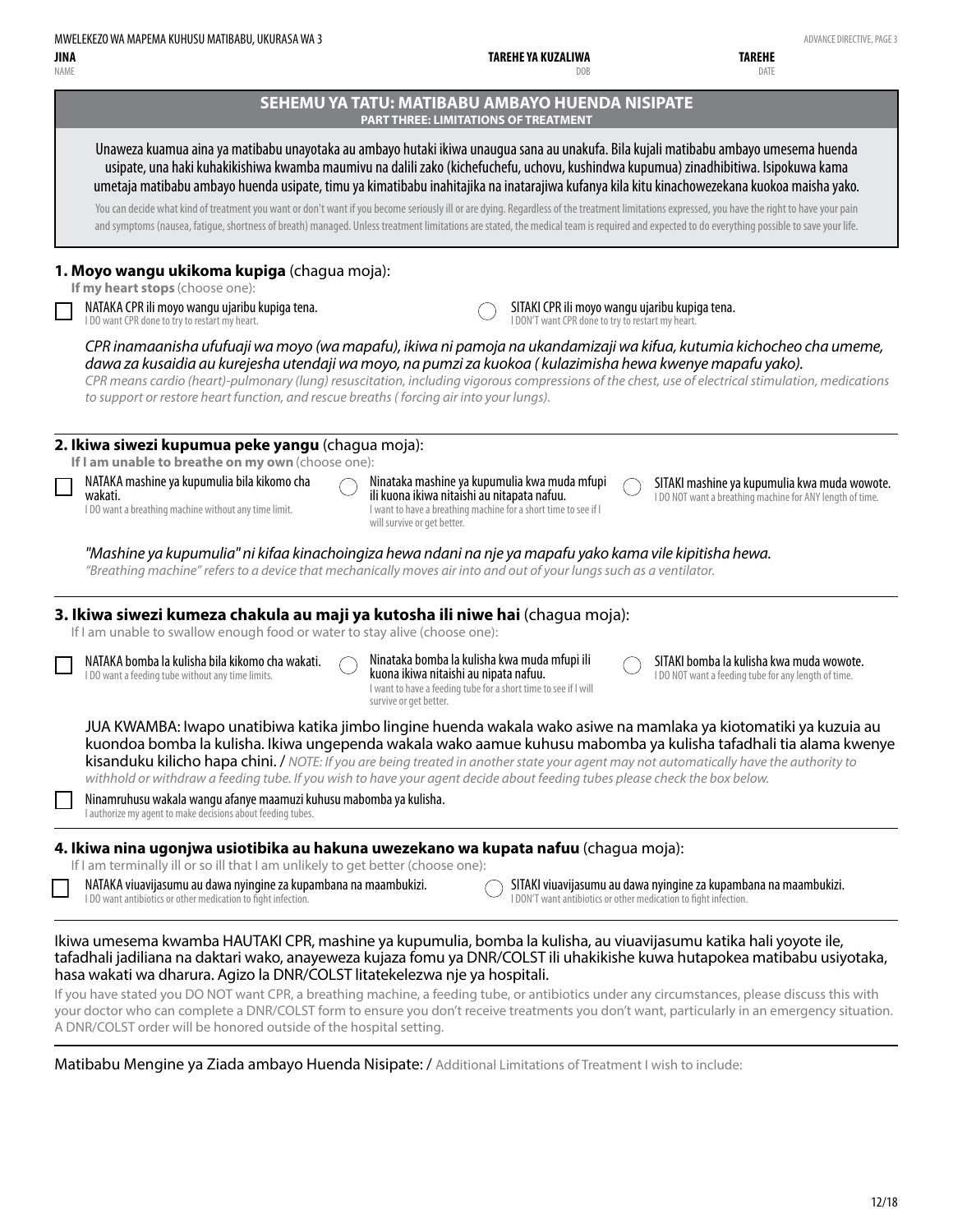IVE, PAGE 4

| JINA<br><b>NAME</b>      | MWELEKEZO WA MAPEMA KUHUSU MATIBABU, UKURASA WA 4                                                                                | TAREHE YA KUZALIWA                                                                                                                                                                                                              | ADVANCE DIRECTIVE, PA<br>TAREHE<br>DATE |
|--------------------------|----------------------------------------------------------------------------------------------------------------------------------|---------------------------------------------------------------------------------------------------------------------------------------------------------------------------------------------------------------------------------|-----------------------------------------|
|                          |                                                                                                                                  | DOB<br>SEHEMU YA NNE: KUTOLEWA VIUNGO/TISHU NA MAZISHI/KUTUPWA KWA MABAKI                                                                                                                                                       |                                         |
|                          |                                                                                                                                  | <b>PART FOUR: ORGAN/TISSUE DONATION &amp; BURIAL/DISPOSITION OF REMAINS</b>                                                                                                                                                     |                                         |
|                          | My wishes for organ & tissue donation (check your choices):                                                                      | Matakwa yangu ya kutolewa viungo na tishu (tia alama kwenye chaguo zako):                                                                                                                                                       |                                         |
|                          | Ninakubali kutoa viungo na tishu zifuatazo:<br>I consent to donate the following organs & tissues:                               |                                                                                                                                                                                                                                 |                                         |
|                          | Viungo vyovyote vinavyohitajika                                                                                                  |                                                                                                                                                                                                                                 |                                         |
|                          | Any needed organs<br>Tishu yoyote inayohitajika (ngozi, mfupa, konea)                                                            |                                                                                                                                                                                                                                 |                                         |
|                          | Any needed tissue (skin, bone, cornea)<br>Sitaki kutoa viungo na tishu zifuatazo:                                                |                                                                                                                                                                                                                                 |                                         |
|                          | I do not wish to donate the following organs and tissues:<br>Sitaki kutoa viungo au tishu zozote                                 |                                                                                                                                                                                                                                 |                                         |
|                          | I do not want to donate any organs or tissues<br>Nataka wakala wangu wa afya aamue                                               |                                                                                                                                                                                                                                 |                                         |
|                          | I want my health care agent to decide                                                                                            | Ningependa kutoa mwili wangu kwa ajili ya utafiti au mpango(mipango) ya kielimu. (Jua kwamba: itabidi ufanye mipango yako mwenyewe na shule ya kimatibabu au                                                                    |                                         |
|                          |                                                                                                                                  | mpango mwingine mapema. If I wish to donate my body to research or educational program(s). (Note: you will have to make your own arrangements with a medical school or other program in advance.)                               |                                         |
|                          | My Directions for Burial/Disposition of My Remains after I Die (check & complete):                                               | Maagizo Yangu ya Kuzikwa/Kutupwa kwa Mabaki Yangu baada ya Kufa (tia alama na ukamilishe):                                                                                                                                      |                                         |
|                          | Nina Mkataba wa Maelekezo kuhusu Mipango ya Mazishi:                                                                             |                                                                                                                                                                                                                                 |                                         |
| JINA                     | I have a Pre-Need Contract for Funeral Arrangements:                                                                             | SIMU                                                                                                                                                                                                                            |                                         |
| <b>NAME</b><br>ANWANI    |                                                                                                                                  | PHONE                                                                                                                                                                                                                           |                                         |
| ADDRESS                  |                                                                                                                                  |                                                                                                                                                                                                                                 |                                         |
|                          |                                                                                                                                  | Ninataka watu wafuatao waamue kuhusu mazishi yangu au kutupwa kwa mabaki yangu (tia alama kwenye chaguo zako):<br>I want the following individuals to decide about my burial or disposition of my remains (check your choices): |                                         |
|                          | Wakala<br>Wakala Mwingine<br>Alternate Agent<br>Agent                                                                            | Familia:<br>Family:                                                                                                                                                                                                             |                                         |
| JINA                     |                                                                                                                                  | SIMU                                                                                                                                                                                                                            |                                         |
| NAME<br>ANWANI           |                                                                                                                                  | PHONE                                                                                                                                                                                                                           |                                         |
| ADDRESS                  | Mwingine:                                                                                                                        |                                                                                                                                                                                                                                 |                                         |
|                          | Other:                                                                                                                           |                                                                                                                                                                                                                                 |                                         |
| JINA<br>NAME             |                                                                                                                                  | SIMU<br>PHONE                                                                                                                                                                                                                   |                                         |
| <b>ANWANI</b><br>ADDRESS |                                                                                                                                  |                                                                                                                                                                                                                                 |                                         |
|                          |                                                                                                                                  | Matakwa Maalum (tia alama kwenye chaguo zako): / Specific Wishes (check your choices):                                                                                                                                          |                                         |
|                          | Nataka Kesha/Kutazamwa<br>I want a Wake/Viewing                                                                                  |                                                                                                                                                                                                                                 |                                         |
|                          |                                                                                                                                  | Napendelea Mazishi — Ikiwezekana katika eneo lifuatalo: (makaburini, anwani, nambari ya simu)                                                                                                                                   |                                         |
|                          | I prefer a Burial - If possible at the following location: (cemetery, address, phone number)                                     |                                                                                                                                                                                                                                 |                                         |
|                          | Napendelea Uchomaji maiti — Na majivu yangu yahifadhiwe au yatupwe ifuatavyo:                                                    |                                                                                                                                                                                                                                 |                                         |
|                          | I prefer Cremation - With my ashes kept or scattered as follows:                                                                 |                                                                                                                                                                                                                                 |                                         |
|                          |                                                                                                                                  |                                                                                                                                                                                                                                 |                                         |
|                          |                                                                                                                                  |                                                                                                                                                                                                                                 |                                         |
|                          | Nataka Sherehe ya Mazishi alafu nizikwe au maiti yangu ichomwe<br>I want a Funeral Ceremony with a burial or cremation to follow |                                                                                                                                                                                                                                 |                                         |

Ninapendelea tu Sherehe ya Ukumbusho na mazishi au uchomaji maiti

I prefer only a Memorial Ceremony with burial or cremation preceding Maelezo Mengine: (kama vile muziki, vitabu, Afisa)

Other Details: (such as music, readings, Officiant)

 $\Box$ 

 $\Box$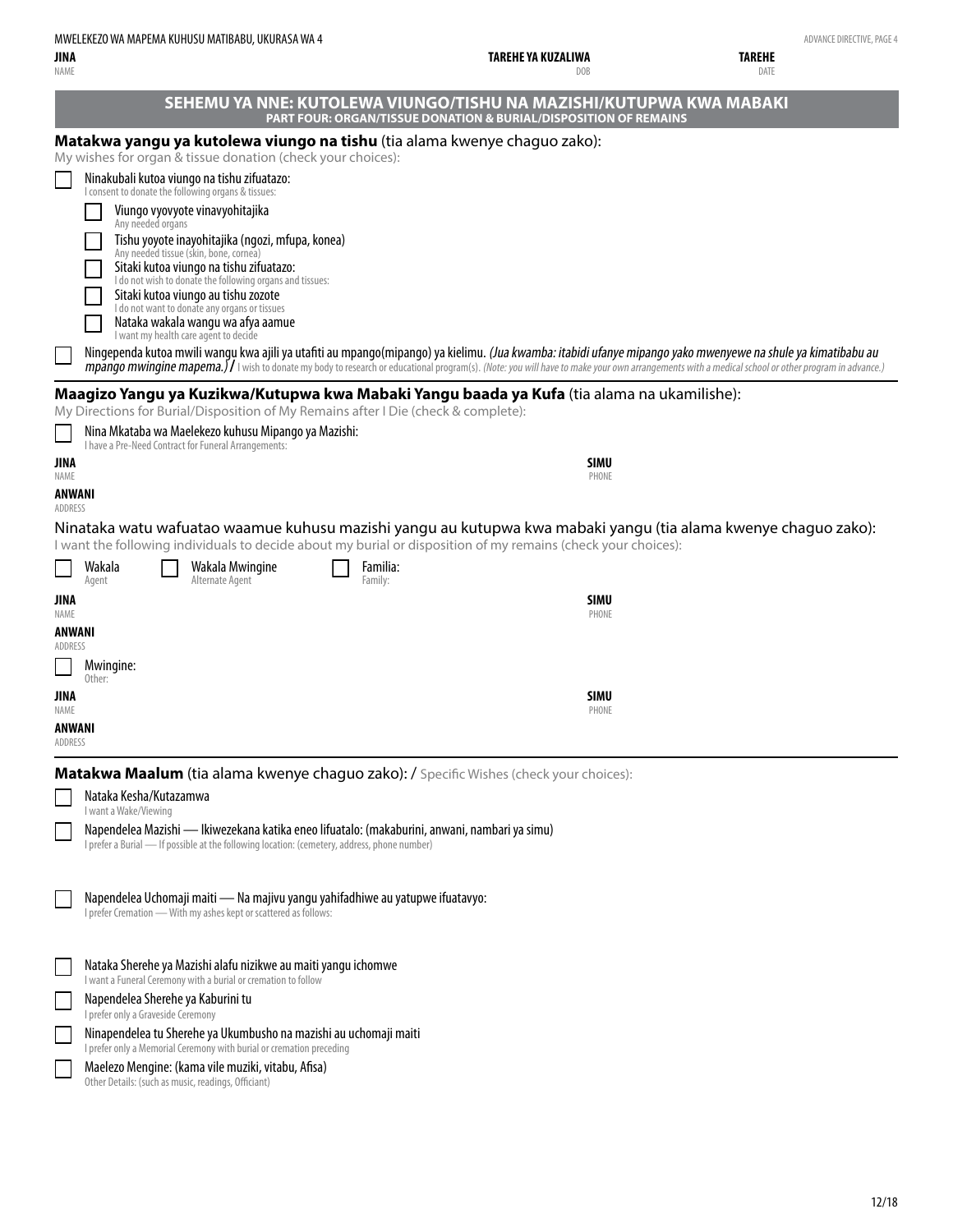**TAREHE DATE** 

NAME

#### **SEHEMU YA TANO: AZIMIO LA MATAKWA LILILOTIWA SAINI PART FIVE: SIGNED DECLARATION OF WISHES**

**TAREHE YA KUZALIWA**

DOB

#### Lazima utie saini mbele ya mashahidi WAWILI ambao ni watu wazima. Watu wafuatao **hawawezi** kutia saini kama mashahidi:

Wakala(mawakala) wako, mke/mume, wazazi, ndugu, watoto au wajukuu.

You must sign this before TWO adult witnesses. The following people may **not** sign as witnesses: your agent(s), spouse, parents, siblings, children or grandchildren.

#### **Ninatangaza kwamba hati hii inaonyesha matakwa yangu ya huduma za afya na kwamba ninatia saini kwenye Mwelekezo huu wa Mapema kuhusu matibabu kwa hiari.**

I declare that this document reflects my health care wishes and that I am signing this Advance Directive of my own free will.

#### **IMETIWA SAINI** SIGNED

Ninathibitisha kwamba aliyetia saini alionekana kuwa anaelewa maana ya mwelekezo huu wa mapema kuhusu matibabu na hakushurutishwa au kushawishiwa wakati wa kutia saini. *(Tafadhali tia saini na uchapishe)*

I affirm that the signer appeared to understand the nature of this advance directive and to be free from duress or undue influence at the time this was signed. *(Please sign and print)*

#### **SHAHIDI WA 1 (JINA LILILOCHAPISHWA)**

WITNESS 1 (PRINT NAME)

| <b>SAINI</b><br>SIGNATURE |                                     | DATI |
|---------------------------|-------------------------------------|------|
| WITNESS 2 (PRINT NAME)    | SHAHIDI WA 2 (JINA LILILOCHAPISHWA) |      |
| <b>SAINI</b><br>SIGNATURE |                                     |      |

Ikiwa mtu anayetia saini kwenye hati hii analazwa au kwa sasa yeye ni mgonjwa **hospitalini**, lazima mojawapo wa watu wafuatao atie saini na athibitishe kwamba amemwelezea mgonjwa maana na athari za mwelekezo wa mapema kuhusu matibabu na alionekana kwamba anaelewa na hakuwa ameshurutishwa au kushawishiwa wakati wa kutia saini: *mfafanuzi wa hospitali aliyeteuliwa, mchunguzi maalum, mwakilishi wa mgonjwa wa afya ya akili, kasisi anayetambuliwa, wakili wa Vermont, au Mteule wa Mahakama ya Uthibitisho.*

If the person signing this document is being admitted to or is a current patient in a **hospital**, one of the following must sign and affirm that they have explained the nature and effect of the advance directive and the patient appeared to understand and be free from duress or undue influence at the time of signing: *designated hospital explainer, ombudsman, mental health patient representative, recognized member of the clergy, Vermont attorney, or Probate Court designee.*

Ikiwa mtu anayetia saini kwenye hati hii analazwa au kwa sasa yuko katika **kituo cha utunzaji wa wazee au makazi ya utunzaji**, lazima mojawapo wa watu wafuatao atie saini na athibitishe kwamba amemwelezea mgonjwa maana na athari za mwelekezo wa mapema kuhusu matibabu na alionekana kwamba anaelewa na hakuwa ameshurutishwa au kushawishiwa wakati wa kutia saini: *mchunguzi maalum, kasisi anayetambuliwa, wakili wa Vermont, Mteule wa Mahakama ya Uthibitisho, mfafanuzi wa hospitali aliyeteuliwa, mwakilishi wa mgonjwa wa afya ya akili, daktari ambaye hajaajiriwa na kituo hicho, au mfanyakazi wa kujitolea aliyefunzwa ipasavyo wa kituo cha utunzaji wa wazee/makazi ya utunzaji.*

If the person signing this document is being admitted to or is a resident in a **nursing home or residential care facility**, one of the following must sign and affirm that they have explained the nature and effect of the advance directive and the resident appeared to understand and be free from duress or undue influence at the time of signing: *an ombudsman, recognized member of the clergy, Vermont attorney, Probate Court designee, designated hospital explainer, mental health patient representative, clinician not employed by the facility, or appropriately trained nursing home/ residential care facility volunteer.*

**Mfafanuzi kama ilivyoelezwa hapa juu pia anaweza kutenda kama mojawapo wa mashahidi wawili wanaohitajika.** The explainer as outlined above may also serve as one of the two required witnesses.

> **SIMU** PHONE

| JINA             |
|------------------|
| NAMF             |
| <b>CHEO/KAZI</b> |
|                  |

TITLE/POSITION

**ANWANI** ADDRESS

**SAINI** SIGNATURE

**TAREHE** DATE

**TAREHE** DATE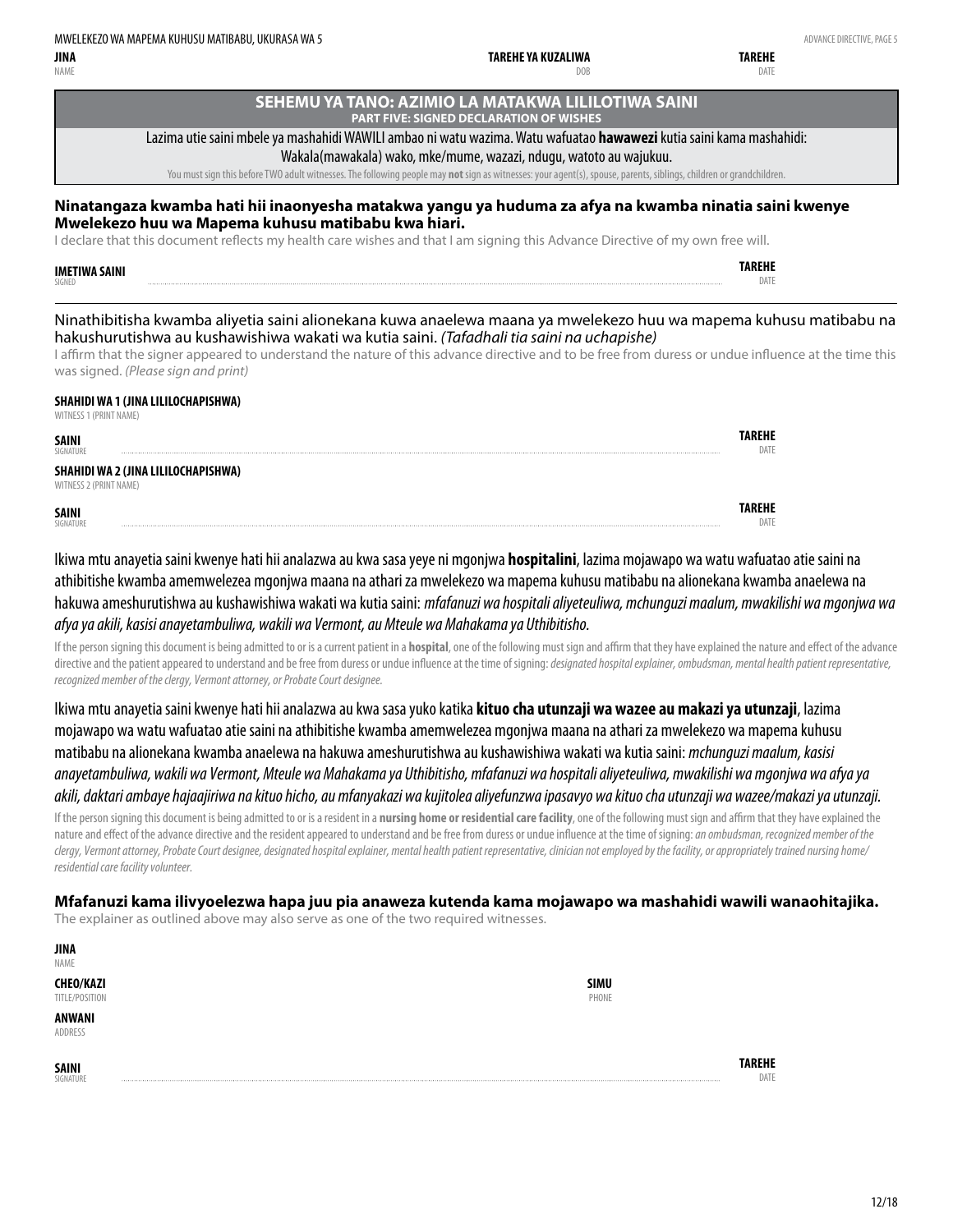NAME

| TAREHE YA KUZALIWA |  |
|--------------------|--|

DOB

**TAREHE** DATE

#### **Watu wafuatao wana nakala ya Mwelekezo wangu wa Mapema kuhusu matibabu** (tafadhali tia alama):

The following have a copy of my Advance Directive (please check):

|                                   | Usajili wa Mwelekezo wa Mapema kuhusu matibabu wa Vermont<br>Vermont Advance Directive Registry | Tarehe iliyoandikishwa:<br>Date registered: |
|-----------------------------------|-------------------------------------------------------------------------------------------------|---------------------------------------------|
| $\Box$                            | Wakala wa huduma ya utunzaji<br>Health care agent                                               |                                             |
| $\mathcal{L}$                     | <b>Wakala mwingine wa huduma</b><br>Alternate health care agent                                 |                                             |
| └                                 | Daktari/Mtoa(Watoa) huduma:<br>Doctor/Provider(s):                                              |                                             |
| $\mathcal{L}$                     | Hospitali:<br>Hospital(s):                                                                      |                                             |
| $\sim$                            | Mwanafamilia(Wanafamilia): Tafadhali orodhesha:<br>Family Member(s): Please list:               |                                             |
| JINA<br>NAME<br>ANWANI<br>ADDRESS |                                                                                                 |                                             |
| <b>JINA</b><br>NAME               |                                                                                                 |                                             |
| <b>ANWANI</b><br>ADDRESS          |                                                                                                 |                                             |
| <b>JINA</b><br>NAME               |                                                                                                 |                                             |
| <b>ANWANI</b><br>ADDRESS          |                                                                                                 |                                             |
| <b>JINA</b>                       |                                                                                                 |                                             |
| NAME<br><b>ANWANI</b>             |                                                                                                 |                                             |
| ADDRESS<br>JINA                   |                                                                                                 |                                             |
| NAME<br><b>ANWANI</b>             |                                                                                                 |                                             |
| ADDRESS                           |                                                                                                 |                                             |
|                                   | <b>Wengine:</b><br>Other:                                                                       |                                             |
| JINA<br>NAME                      |                                                                                                 |                                             |
| <b>ANWANI</b><br>ADDRESS          |                                                                                                 |                                             |
| JINA<br>NAME                      |                                                                                                 |                                             |
| <b>ANWANI</b><br>ADDRESS          |                                                                                                 |                                             |
| <b>JINA</b><br>NAME               |                                                                                                 |                                             |
| <b>ANWANI</b><br>ADDRESS          |                                                                                                 |                                             |
| <b>JINA</b>                       |                                                                                                 |                                             |
| NAME<br><b>ANWANI</b><br>ADDRESS  |                                                                                                 |                                             |
| <b>JINA</b><br>NAME               |                                                                                                 |                                             |
| <b>ANWANI</b><br>ADDRESS          |                                                                                                 |                                             |

**ANWANI** ADDRESS

ADVANCE DIRECTIVE, PAGE 6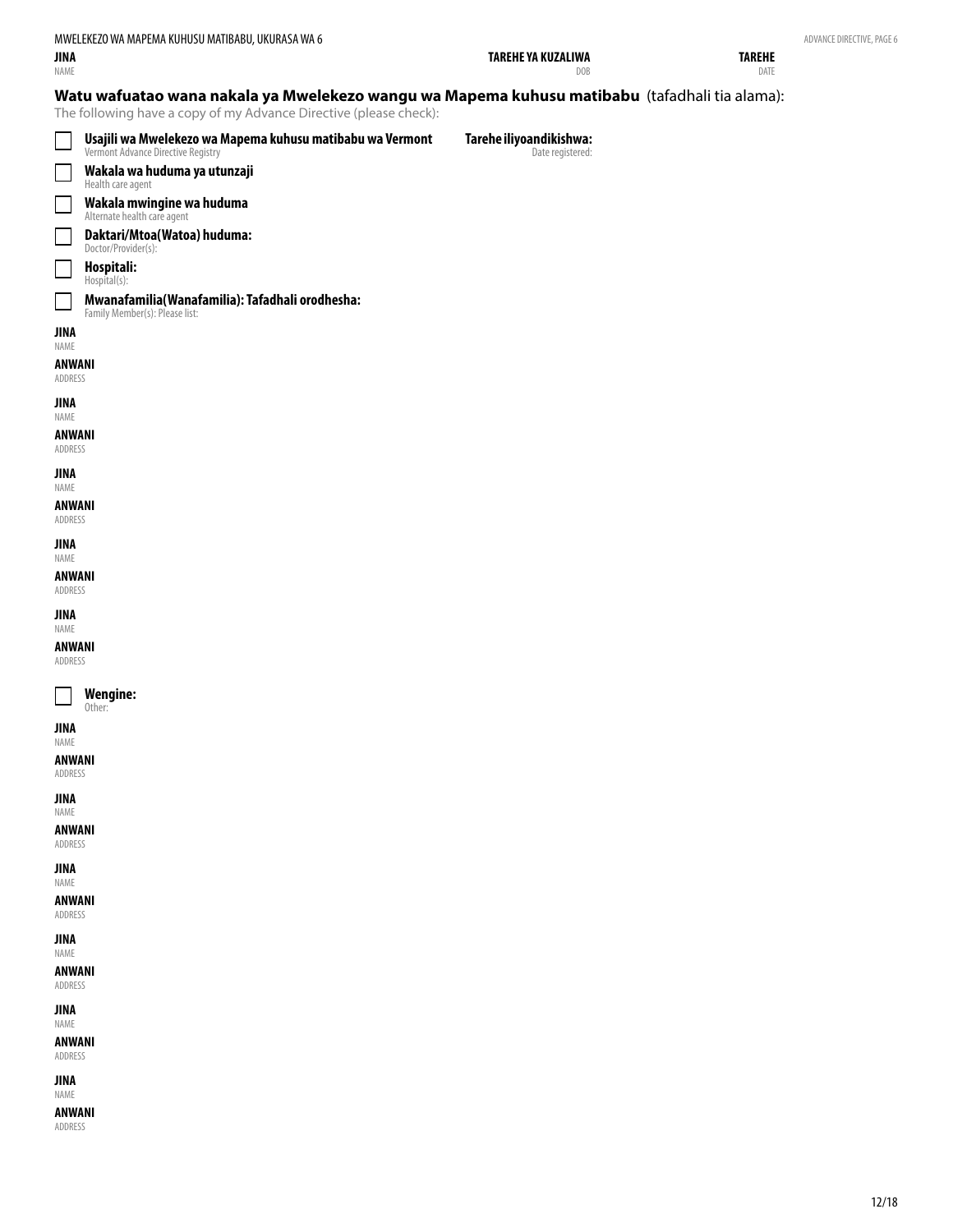

Registry Use Only

Received: Confirmed:

## **Usajili wa Mwelekezo wa Mapema kuhusu matibabu wa Vermont Fomu ya Makubaliano ya Usajili na Idhini ya Kubadilisha**

**(Hati za A na B kulingana na Sheria ya Mwelekezo wa Mapema kuhusu matibabu wa Vermont)**

**Vermont Advance Directive Registry**

**Registration Agreement & Authorization to Change Form (Documents A & B per the Vermont Advance Directive Rule)**

|                                                                                                                      |                                                                                                                                                                                                                                                                                                                                                                                      | <b>Maelekezo / Directions</b>                                                                                                                                                                                                     |
|----------------------------------------------------------------------------------------------------------------------|--------------------------------------------------------------------------------------------------------------------------------------------------------------------------------------------------------------------------------------------------------------------------------------------------------------------------------------------------------------------------------------|-----------------------------------------------------------------------------------------------------------------------------------------------------------------------------------------------------------------------------------|
| 1.<br>Read the Registration Policy on page 3 and complete the relevant sections below. Please type or print clearly. |                                                                                                                                                                                                                                                                                                                                                                                      | Soma Sera ya Usajili kwenye ukurasa wa 3 na ujaze sehemu muhimu hapa chini. Tafadhali andika au uchapishe kwa wazi.                                                                                                               |
|                                                                                                                      | a.                                                                                                                                                                                                                                                                                                                                                                                   | Wasajili wa mara ya kwanza: Jaza Taarifa ya Msajili Inayohitajika na Hati ya A.<br>First-time Registrants: Complete the Required Registrant Information & Document A.                                                             |
|                                                                                                                      | b.                                                                                                                                                                                                                                                                                                                                                                                   | Kusasisha Mwelekezo wa Mapema kuhusu matibabu ulio kwenye faili: Jaza Taarifa ya Msajili Inayohitajika na Hati ya B.<br>Updating an Advance Directive already on file: Complete the Required Registrant Information & Document B. |
|                                                                                                                      | Attach a signed and witnessed copy of your advance directive.                                                                                                                                                                                                                                                                                                                        | 2. Ambatisha nakala ya mwelekezo wa mapema kuhusu matibabu iliyotiwa saini na kushuhudiwa.                                                                                                                                        |
| 3.                                                                                                                   | Usajili lazima ujumuishe Makubaliano wa Usajili uliokamilishwa na uliotiwa saini au Idhini ya Kubadilisha fomu na<br>nakala ya mwelekezo wa mapema kuhusu matibabu iliyotiwa saini na kushuhudiwa.<br>Registrations must include a completed and signed Registration Agreement or Authorization to Change form and a copy of the signed and witnessed<br>advance directive document. |                                                                                                                                                                                                                                   |
|                                                                                                                      | 4. Baada ya fomu kukamilishwa na kutiwa saini, tuma fomu kwenye barua pepe, barua ya posta <b>au</b> faksi:<br>Once forms are completed and signed, send forms by email, mail or fax:                                                                                                                                                                                                |                                                                                                                                                                                                                                   |
|                                                                                                                      | Tuma barua pepe kwenye:<br>E-mail to:                                                                                                                                                                                                                                                                                                                                                | VADRSubmissions@uslwr.com                                                                                                                                                                                                         |
|                                                                                                                      | Au utume barua ya posta kwa:<br>Or Mail to:                                                                                                                                                                                                                                                                                                                                          | Vermont Advance Directive Registry (VADR)<br>PO Box 2789<br>Westfield, NJ 07091-2789                                                                                                                                              |
| Au Faksi kwa:<br>Or Fax to:                                                                                          |                                                                                                                                                                                                                                                                                                                                                                                      | 908-654-1919                                                                                                                                                                                                                      |

Kwa taarifa ya ziada tembelea:<http://healthvermont.gov/vadr/> au piga simu 1-888-548-9455 For additional information visit: <http://healthvermont.gov/vadr/> or call 1-888-548-9455

|                                                                                                    |                                        | Taarifa za Msajili Zinazohitajika / Required Registrant Information |                                                       |  |
|----------------------------------------------------------------------------------------------------|----------------------------------------|---------------------------------------------------------------------|-------------------------------------------------------|--|
| <b>Jina:</b> La kwanza<br>First<br>Name:<br><u> 1989 - Andrea Andrew Maria (h. 1989).</u>          | La kati<br>Middle ____________________ | La mwisho                                                           | Kiambishi tamati<br>Suffix.                           |  |
| Tarehe ya Kuzaliwa:<br>$\frac{1}{2}$ $\frac{1}{2}$<br>Date of Birth:                               |                                        |                                                                     |                                                       |  |
| Anwani ya Msingi ya Kutumia Barua:<br><b>Primary Mailing Address:</b>                              |                                        |                                                                     |                                                       |  |
| Mji/Jiji:<br>Town/City:                                                                            |                                        | Jimbo:<br>State:                                                    | Msimbo wa posta:<br>Zip code: _______________________ |  |
| Nambari ya simu: Ya msingi: (<br>Phone Number:<br>Primary                                          |                                        | Nyingine: $\mu$<br>Other:                                           |                                                       |  |
| Je, ungependa tuwasiliane na wewe kupitia barua pepe?<br>Would you like to be contacted by e-mail? |                                        | Hapana<br>No                                                        | <b>Ndiyo</b><br>Yes                                   |  |
| Anwani ya Barua Pepe:<br>Email Address:                                                            |                                        |                                                                     |                                                       |  |
| Anwani ya Pili ya Kutumia Barua (ikiwa inahusika):<br>Secondary Mailing Address (if applicable):   |                                        |                                                                     |                                                       |  |
| Mji/Jiji:<br>Town/City:                                                                            |                                        | Jimbo:<br>State:                                                    | Msimbo wa posta:                                      |  |
| <b>Wawasiliani wa Dharura / Emergency Contacts</b>                                                 |                                        |                                                                     |                                                       |  |
| <b>Wa msingi:</b> Jina:<br>Primary:<br>Name:                                                       |                                        |                                                                     |                                                       |  |
| Uhusiano na Msajili:<br>Relationship to Registrant:                                                |                                        | Nambari ya simu:<br>Phone Number:                                   |                                                       |  |
| Wa pili:<br>Jina:<br>Secondary:<br>Name:                                                           |                                        |                                                                     |                                                       |  |
| Uhusiano na Msajili:<br>Relationship to Registrant:                                                |                                        | Nambari ya simu: $\gamma$<br>Phone Number:                          |                                                       |  |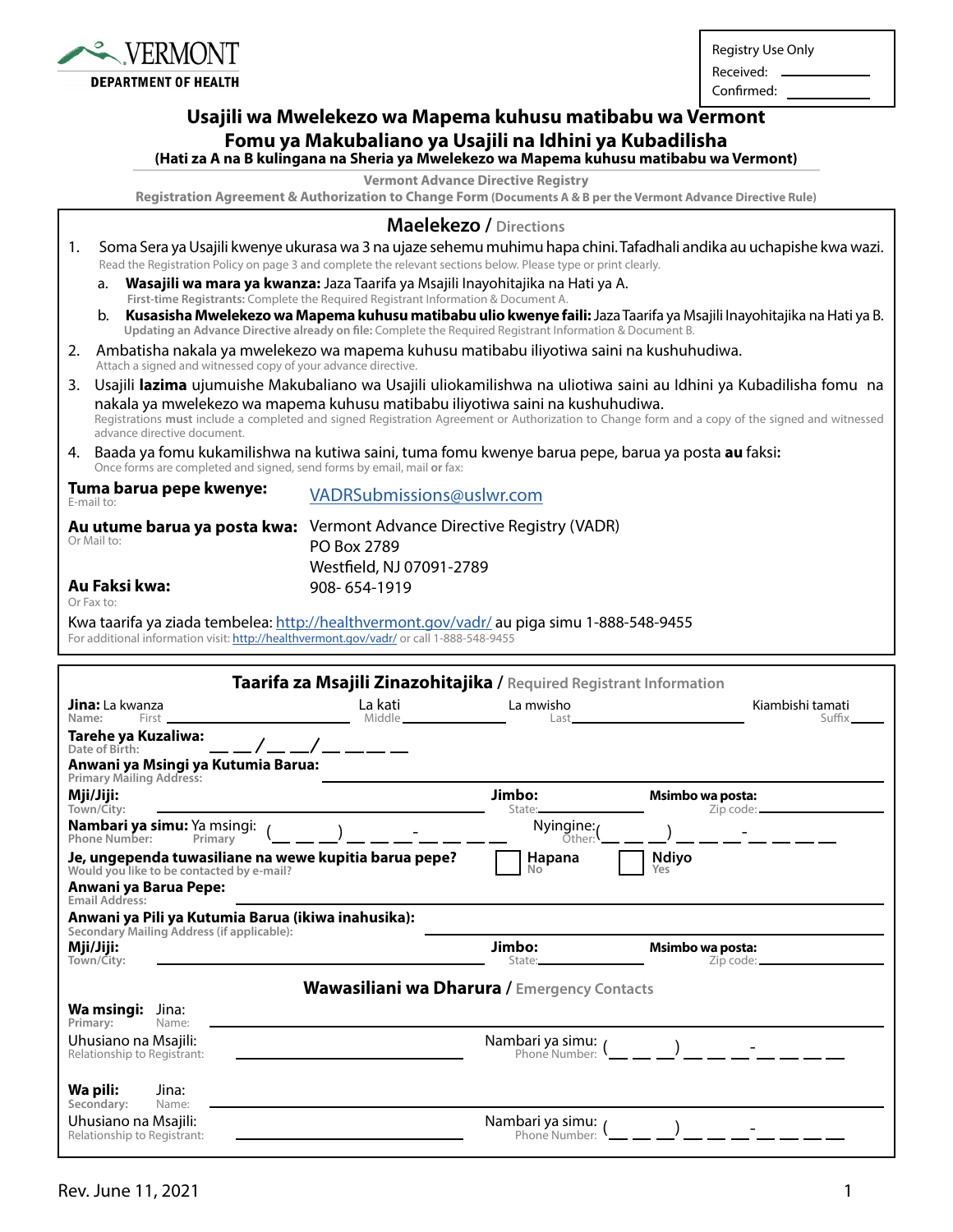

Registry Use Only Received:

Confirmed:

**Tarehe: Date:**

#### **NOTISI: Mawasilisho yote kwa Usajili yanapaswa kujumuisha nakala iliyosainiwa na iliyoshuhudiwa ya Mwelekezo wa Mapema kuhusu matibabu wa Msajili. Hii inahusu mawasilisho yote ya kwanza na masasisho ya hati zilizopo.**

**NOTICE: All submissions to the Registry must include a signed and witnessed copy of the registrant's Advance Directive. This applies to both first-time submissions and updates to existing documents.**

#### **Hati ya A: Makubaliano ya Usajili**

**Document A: Registration Agreement**

Jaza sehemu hii **tu** ikiwa hii ni mara yako ya kwanza ya kusajili mwelekezo wako wa mapema kuhusu matibabu. Complete this section **only** if this is your first time registering your advance directive.

Mimi, \_\_\_\_\_\_\_\_\_\_\_\_\_\_\_\_\_\_\_\_\_\_\_\_\_\_\_\_\_\_\_\_\_\_\_\_\_\_\_\_\_\_\_\_\_\_\_\_\_\_\_\_\_\_\_\_\_\_ **(jina lililochapishwa)** ninaomba kwamba mwelekezo wangu wa mapema kuhusu matibabu usajiliwe katika Usajili wa Mwelekezo wa Mapema kuhusu matibabu wa Vermont, na ninakubali ufikiwe kama inavyoruhusiwa na sheria ya Vermont. Kwa kutia saini hapa chini, ninakubali na kuthibitisha kwamba: taarifa iliyotolewa ni sahihi; Nimesoma, nimeelewa, na ninakubaliana na masharti ya Sera ya Kujiandikisha kwenye Usajili; Nitalinda nambari yangu ya kitambulisho cha usajili na programu ya ununuzi ili isifikiwe na watu ambao hawajaidhinishwa; na nitajulisha Usajili haraka kwa maandishi kuhusu mabadiliko ya taarifa yangu ya usajili au mwelekezo wa mapema kuhusu matibabu. Nimekubali kwa hiari bila kulazimishwa, kushurutishwa, au kushawishiwa na mtu mwingine yeyote. Ninaelewa kwamba mtu yeyote anayeweza kufikia programu yangu ya ununuzi anaweza kuitumia kupata hati zangu na taarifa za kibinafsi. Idhini hii inatumika hadi nitakapoibatilisha.

(print name) request that my advance directive be registered in the Vermont Advance Directive Registry, and authorize its access as allowed by Vermont law. By signing below, I acknowledge and affirm that: the information provided is accurate; I have read, understand, and agree to the terms of the Registry Registration Policy; I will safeguard my registrant identification number and wallet card from unauthorized access; and I will immediately notify the Registry in writing of changes to my registration information or advance directive. I execute this agreement voluntarily and without coercion, duress, or undue influence by any party. I understand that anyone who has access to my wallet card can use it to gain access to my documents and personal information. This authorization remains in effect until I revoke it.

|  |  | Saini ya Msajili: |
|--|--|-------------------|
|--|--|-------------------|

**Signature of Registrant:**

| Hati ya B: Idhini ya Kubadilisha<br><b>Document B: Authorization to Change</b>                                                                                                                                                                                                                             |                                              |
|------------------------------------------------------------------------------------------------------------------------------------------------------------------------------------------------------------------------------------------------------------------------------------------------------------|----------------------------------------------|
| Jaza tu ikiwa umejisajili kwa sasa na unasasisha mwelekezo wa mapema kuhusu matibabu ambao upo kwenye faili na Usajili.<br>Complete only if you are currently registered and making updates to an advance directive already on file with the registry.                                                     |                                              |
| Tia alama kwenye kisanduku kilicho hapa chini kinachohusu uwasilishaji wako.<br>Check the box below that applies to your submission.                                                                                                                                                                       |                                              |
| Rekebisha: Tia alama kwenye kisanduku ili urekebishe mwelekezo wako wa mapema kuhusu matibabu uliopo. Historia ya<br>hati ya awali itahifadhiwa kwenye faili yako.<br>Amend: Check this box to amend your existing advance directive. Prior document history will be retained in your file.                |                                              |
| Badilisha: Tia alama kwenye kisanduku hiki ili ubadilishe mwelekezo wako wa mapema kuhusu matibabu uliopo. Historia ya<br>hati ya awali haitahifadhiwa kwenye faili yako.<br>Replace: Check this box to replace your existing advance directive. Prior document history will not be retained in your file. |                                              |
| Simamisha: Tia alama kwenye kisanduku hiki ili ughairi sehemu yote au sehemu fulani ya mwelekezo wako wa mapema<br>kuhusu matibabu kwa muda maalum uliobainishwa.<br>Suspend: Check this box to temporarily inactivate all or part of your advance directive for a defined period of time.                 |                                              |
| Tarehe ya Kumaliza:<br>Tarehe ya Kuanza:<br>Begin Date:                                                                                                                                                                                                                                                    |                                              |
| Batilisha: Tia alama kwenye kisanduku hiki ili ufute mwelekezo wako wa mapema kuhusu matibabu kutoka kwenye Usajili.<br>(Hii ni kuondoa kabisa kutoka kwenye Usajili)<br>Revoke: Check this box to delete your advance directive from the registry. (This is a permanent removal from the Registry)        |                                              |
| Mimi,<br>mabadiliko hayo yaonekane kwenye Usajili wa Mwelekezo wa Mapema kuhusu matibabu.                                                                                                                                                                                                                  | (jina lililochapishwa) ninathibitisha kwamba |
| (print name) certify that this form accurately represents the changes I have made, and<br>these changes are accurate. Additionally, I authorize the changes to be reflected in the Advance Directive Registry.                                                                                             |                                              |
| Saini ya Msajili:<br>Signature of Registrant:                                                                                                                                                                                                                                                              | Tarehe:<br>Date:                             |